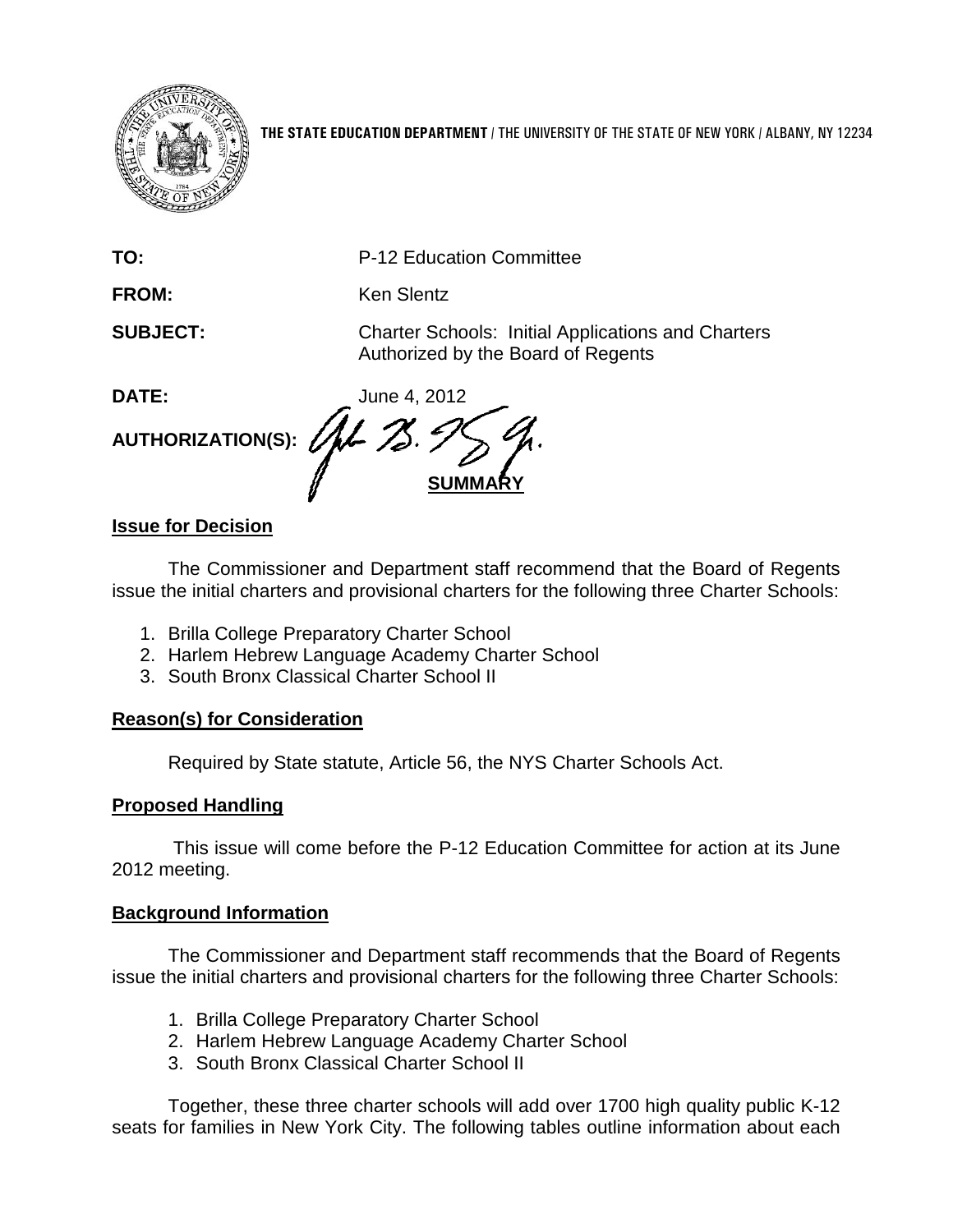of these three proposed charter schools. Additional details about each of the applications and the review of those applications is included in the attached Summary, Findings and Recommendation for each proposed school (Attachment A) which are also posted on the Regents Web page at:<http://www.regents.nysed.gov/meetings/>

| Name of Charter School                                                             | <b>Brilla College Preparatory Charter School</b>                                                                                                                                                                                                                                            |
|------------------------------------------------------------------------------------|---------------------------------------------------------------------------------------------------------------------------------------------------------------------------------------------------------------------------------------------------------------------------------------------|
| <b>Lead Applicant(s)</b>                                                           | <b>Richard Ramirez</b>                                                                                                                                                                                                                                                                      |
| <b>District of Location</b>                                                        | Bronx, CSD 7                                                                                                                                                                                                                                                                                |
| <b>Opening Date</b>                                                                | Summer/Fall 2013                                                                                                                                                                                                                                                                            |
| <b>Projected Charter Term</b>                                                      | September, 2013- June 30, 2018                                                                                                                                                                                                                                                              |
| <b>Management Company</b>                                                          | None                                                                                                                                                                                                                                                                                        |
| <b>Partners</b>                                                                    | None                                                                                                                                                                                                                                                                                        |
| <b>Facility</b>                                                                    | Proposed lease with private landlord                                                                                                                                                                                                                                                        |
| <b>Projected Enrollment and</b><br><b>Grade Span during</b><br><b>Charter Term</b> | Opening with 196 students in grades K through 1 in 2013-14, growing to 532<br>students in grades K through 5 in 2017-18.                                                                                                                                                                    |
| <b>Maximum Enrollment and</b><br><b>Grade Span</b>                                 | 742 students in grades K through 8                                                                                                                                                                                                                                                          |
| <b>Mission Statement</b>                                                           | "Brilla College Preparatory Charter School, a K-8 school in the classical<br>tradition, helps students to grow intellectually, socially, and physically into<br>young men and women of good character and spirit, and to be prepared for<br>excellence in high school, college and beyond." |

| Name of Charter School                                                             | Harlem Hebrew Language Academy Charter School                                                                                                                                                                                                                                                                                                                                                                                                                                                                                                                                                                                        |
|------------------------------------------------------------------------------------|--------------------------------------------------------------------------------------------------------------------------------------------------------------------------------------------------------------------------------------------------------------------------------------------------------------------------------------------------------------------------------------------------------------------------------------------------------------------------------------------------------------------------------------------------------------------------------------------------------------------------------------|
| Lead Applicant(s)                                                                  | Sara Berman and William Allen                                                                                                                                                                                                                                                                                                                                                                                                                                                                                                                                                                                                        |
| <b>District of Location</b>                                                        | Manhattan, CSD 3                                                                                                                                                                                                                                                                                                                                                                                                                                                                                                                                                                                                                     |
| <b>Opening Date</b>                                                                | August 26, 2013                                                                                                                                                                                                                                                                                                                                                                                                                                                                                                                                                                                                                      |
| <b>Projected Charter Term</b>                                                      | June 19, 2012 through June 30, 2018                                                                                                                                                                                                                                                                                                                                                                                                                                                                                                                                                                                                  |
| <b>Management Company</b>                                                          | None                                                                                                                                                                                                                                                                                                                                                                                                                                                                                                                                                                                                                                 |
| <b>Partners</b>                                                                    | <b>Hebrew Charter School Center</b>                                                                                                                                                                                                                                                                                                                                                                                                                                                                                                                                                                                                  |
| <b>Facilities</b>                                                                  | Proposed lease with private landlord                                                                                                                                                                                                                                                                                                                                                                                                                                                                                                                                                                                                 |
| <b>Projected Enrollment and</b><br><b>Grade Span during</b><br><b>Charter Term</b> | Opening with 156 students in grades K though 1 in 2013-14, growing to 446<br>students (78 students per grade) in grades K though 5 in 2017-18.                                                                                                                                                                                                                                                                                                                                                                                                                                                                                       |
| <b>Maximum Enrollment and</b><br><b>Grade Span</b>                                 | 468 students in grades K through 5                                                                                                                                                                                                                                                                                                                                                                                                                                                                                                                                                                                                   |
| <b>Mission Statement</b>                                                           | "Harlem Hebrew Language Academy Charter School will provide its students<br>with the academic and personal foundation necessary to successfully pursue<br>advanced studies and achieve continued personal growth as ethical and<br>informed global citizens. In order to accomplish this, Harlem Hebrew will offer<br>an academically rigorous K-5 curriculum which includes intensive instruction<br>in the Hebrew language. Students in a diverse student body will also develop<br>a strong sense of social and civic responsibility through the integration of<br>service learning and community service across the curriculum." |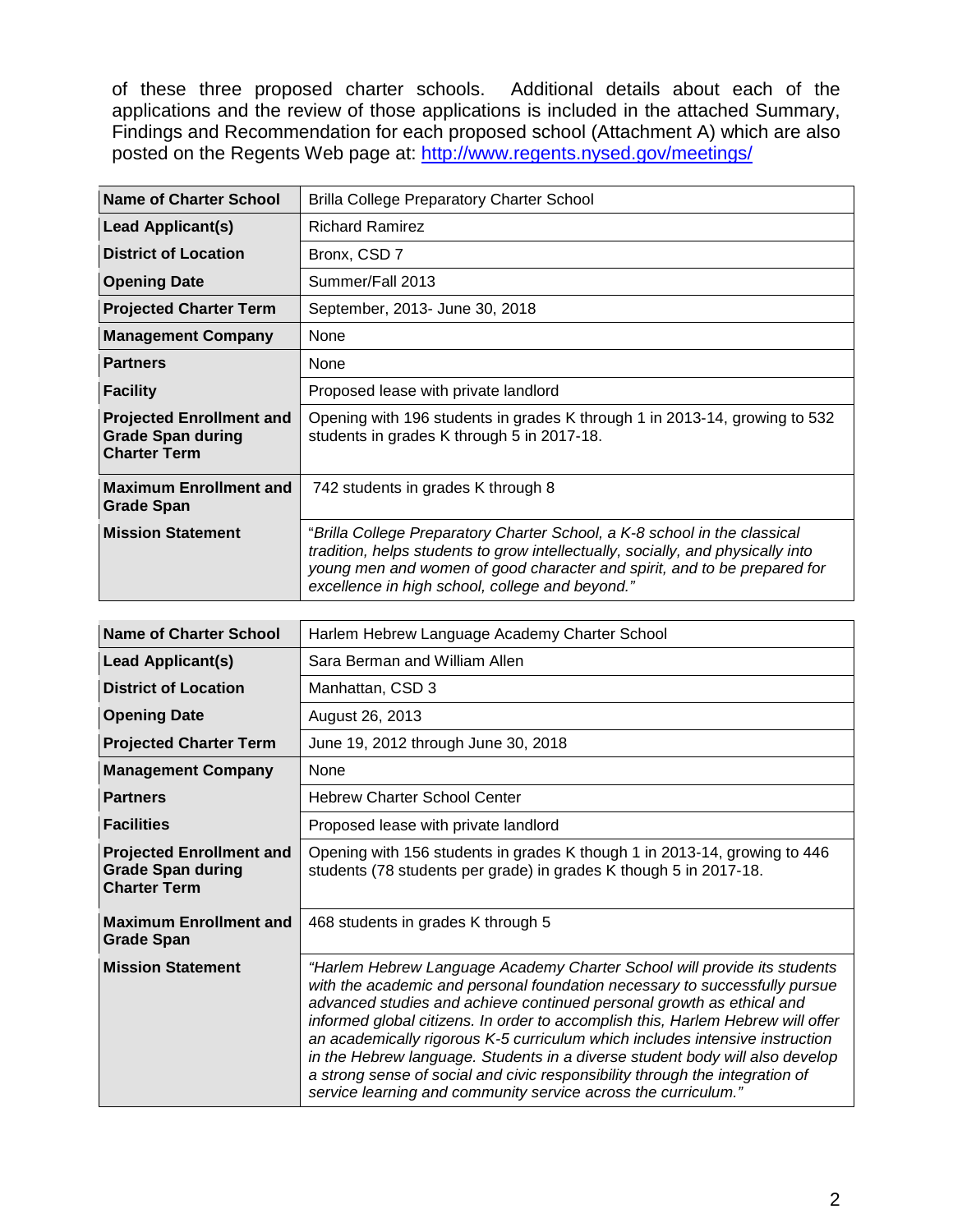| Name of Charter School                                                             | South Bronx Classical Charter School II                                                                                                                                                                                                                                                                                                                                                |
|------------------------------------------------------------------------------------|----------------------------------------------------------------------------------------------------------------------------------------------------------------------------------------------------------------------------------------------------------------------------------------------------------------------------------------------------------------------------------------|
| <b>Lead Applicant(s)</b>                                                           | Lester Long                                                                                                                                                                                                                                                                                                                                                                            |
| <b>District of Location</b>                                                        | Bronx, CSD 12, 8, 9, 7, 11                                                                                                                                                                                                                                                                                                                                                             |
| <b>Opening Date</b>                                                                | Summer/Fall 2013                                                                                                                                                                                                                                                                                                                                                                       |
| <b>Projected Charter Term</b>                                                      | September 2013- June 30, 2018                                                                                                                                                                                                                                                                                                                                                          |
| <b>Management Company</b>                                                          | <b>NA</b>                                                                                                                                                                                                                                                                                                                                                                              |
| <b>Partners</b>                                                                    | South Bronx Classical Charter School                                                                                                                                                                                                                                                                                                                                                   |
| <b>Facility</b>                                                                    | Seeking private space or public co-location                                                                                                                                                                                                                                                                                                                                            |
| <b>Projected Enrollment and</b><br><b>Grade Span during</b><br><b>Charter Term</b> | Opening with 120 students in grades K through 1 in 2013-14, growing to 360<br>students in grades K though 5 in 2017-2018.                                                                                                                                                                                                                                                              |
| <b>Maximum Enrollment and</b><br><b>Grade Span</b>                                 | 540 students in grades K through 8                                                                                                                                                                                                                                                                                                                                                     |
| <b>Mission Statement</b>                                                           | "South Bronx Classical Charter School II prepares K-8th<br>grade students in the South Bronx to excel in college preparatory<br>high schools. Through a classical curriculum and highly-structured setting,<br>students become liberated scholars and citizens of impeccable character who<br>achieve proficiency in and advanced mastery of New York State<br>Performance Standards." |

Chapter 101 of the Laws of 2010 increased the cap on the number of charters that can be issued in New York State, from 200 to 460. The statute also designates the Board of Regents and the Board of Trustees of the State University of New York (SUNY) as the authorizers for the additional 260 charters (130 charters to be issued by each) and requires that the two chartering entities create competitive Request for Proposal (RFP) processes for applications for the additional 260 charters. The two Boards are required to issue RFPs for new charter applications in cycles on August 1, 2010, January 1, 2011, January 1, 2012 and September 1, 2013.

The Board of Regents application and review process is designed to award charters to applicants that demonstrate the greatest probability of creating high quality public schools. The charter school application process was revised in the summer of 2010 to align with the criteria that is outlined in Chapter 101 of the Laws of 2010. The Department's first RFP was issued on August 1, 2010 and resulted in the issuance of seven initial charters for new Regents-authorized charter schools in December 2010. The Department's second RFP was issued on January 1, 2011 as required by the statute and resulted in the issuance of nine initial charters. Of the sixteen charters that were issued by the Board of Regents pursuant to the RFP process in 2010 and 2011, twelve new charter schools are located in New York City and the remaining four are in the Rochester and Mount Vernon districts.

The application and review process consists of multiple phases in which applicants are invited to advance on the basis of the successful evaluation of each submission. The *2012 Request for Proposals to Establish Charter Schools Authorized by the Board of Regents* outlines two rounds of review. The recommendations from the first round of review are being presented today. The steps in the review process include: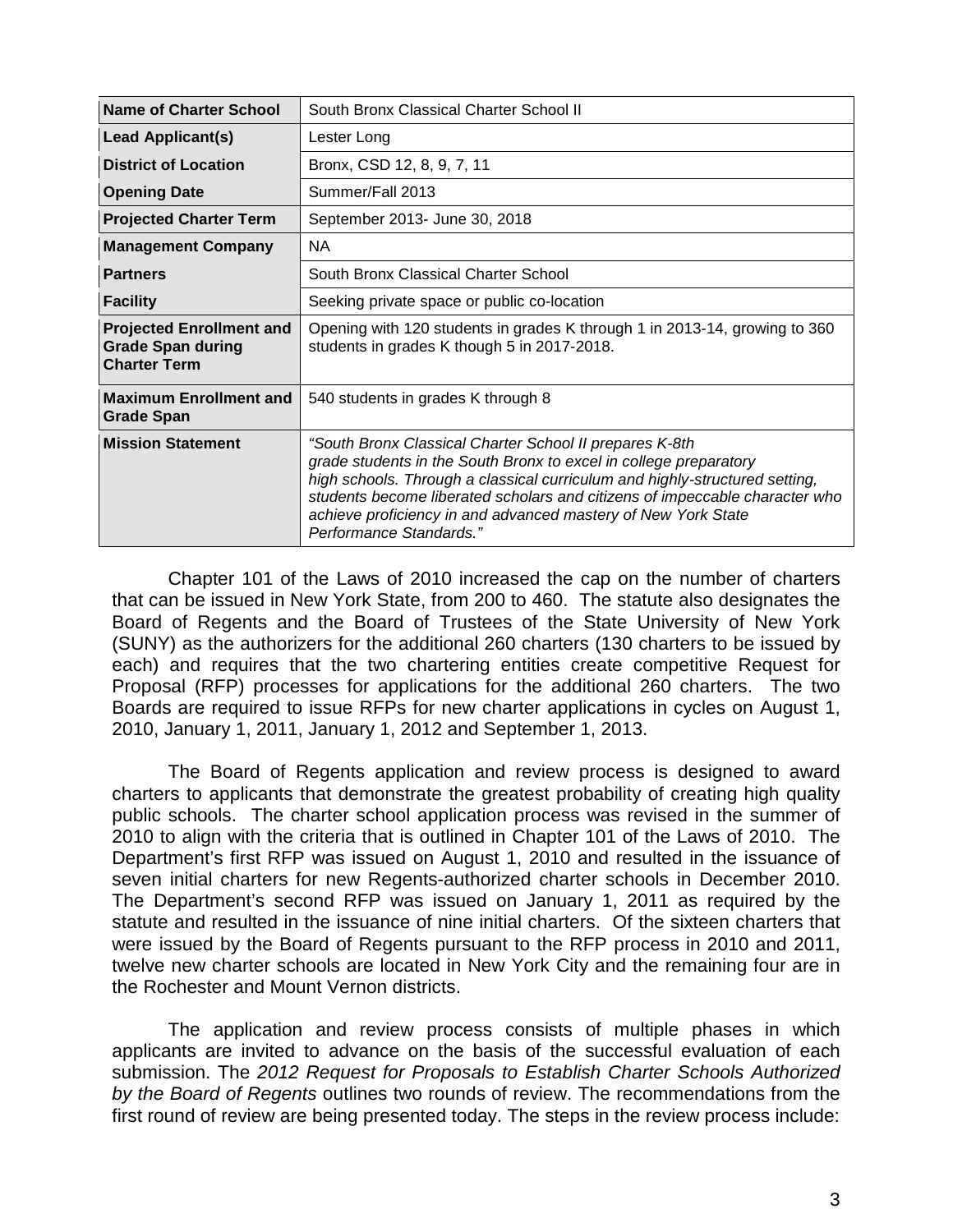- Submission and review of a Letter of Intent providing a brief description of the school mission and design; the proposed student population (including plans to meet enrollment and retention goals for target populations); initial evidence of community outreach efforts and community support; a proposed location and/or proposed facility; information about the founding group and anticipated members of the initial board of trustees. Thirty Letters of Intent were submitted to the Charter School Office by January 17, 2012. Of the 30 Letters received, 20 applicants were invited to submit full applications and 10 were not accepted because they did not meet submission requirements.
- Submission and review of a written Full Application providing the full design of the proposed school, including instructional model and approach, targeted student population, organizational structure and financial plan. The Full Application is structured to objectively evaluate the proposed school's educational alignment and operational compliance to the requirements and educational priorities of the Charter School Act. Fourteen Applications were submitted. One Application was not accepted because it was incomplete. Thirteen Applications were accepted for review. Each accepted Application was rigorously evaluated by a five-member expert panel, each of which included qualified consultants, volunteer peer reviewers who are current active educators in public schools or universities, and experienced Department staff.
- Review of public comment provided through formal public hearings (required to be conducted by the school district of location for the proposed school) and through direct oral and written communication with the Associate Commissioner of the Office for Innovative Schools.
- Capacity interviews with founding groups to discuss application details and to evaluate the skill and knowledge of the initial board of trustees to launch and operate the proposed school.
- Recommendations are made to the Board of Regents by the Commissioner to award new charters to applicant groups with the strongest plan and presentation to launch and operate a highly effective public school. These recommendations are based on a synthesis of information gathered throughout all stages of the process.

The Department found the remaining ten applications to be fundamentally lacking in the presentation of a complete, comprehensive and viable school design plan. After Department staff communicated with lead applicants about the broad areas of concern that were identified by the Department and review panelists, the ten applicants not being recommended for chartering chose to withdraw the Full Application from further consideration during this first round of review.

A second round of application submission and review during 2012 will begin with the submission of Letters of Intent by June 25, 2012, with recommendations expected to be brought to the Board of Regents for action at the regularly-scheduled December 2012 meeting.